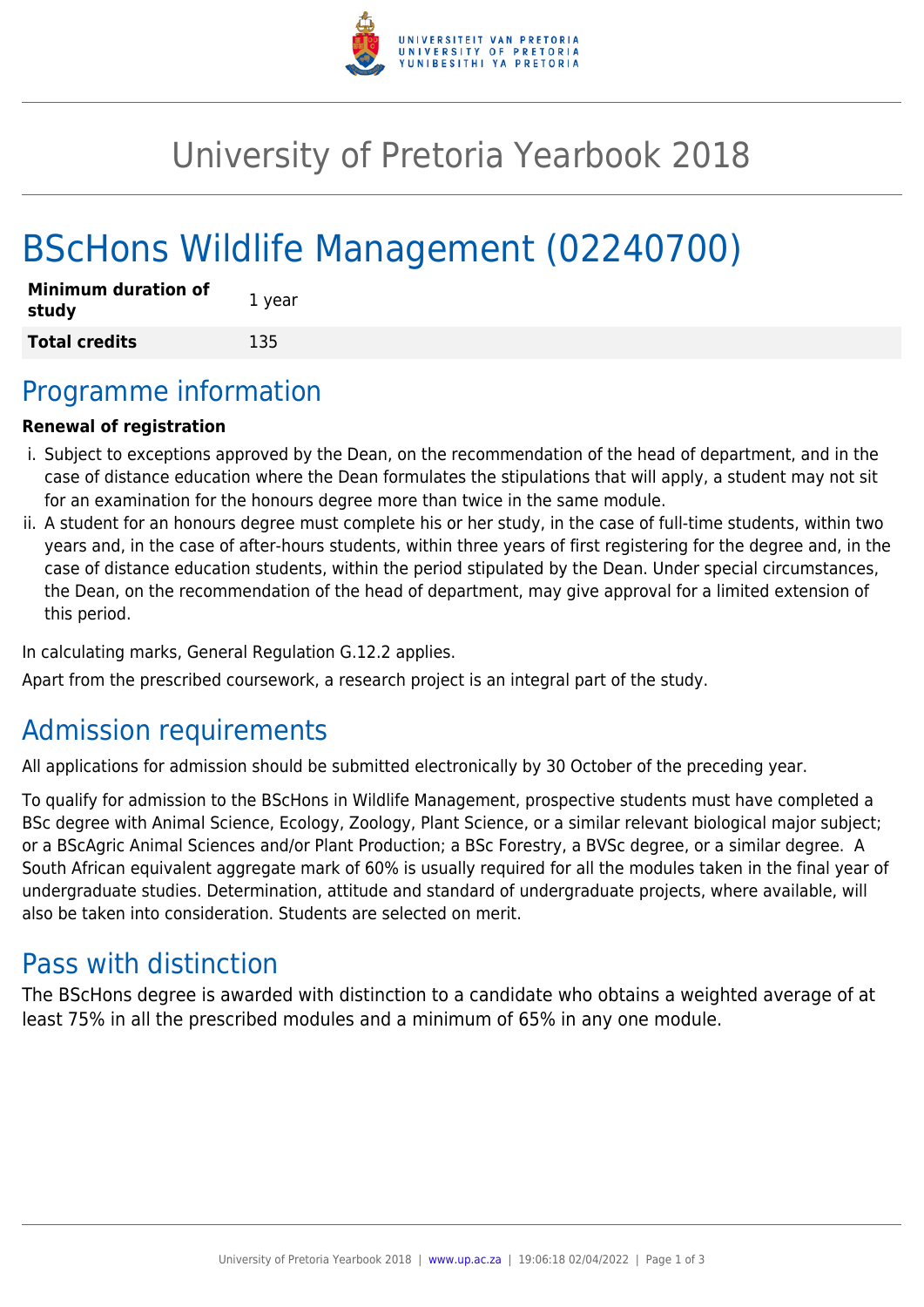

## Curriculum: Year 1

#### **Minimum credits: 135**

#### **Core modules**

[Statistics for biological sciences 780](https://www.up.ac.za/yearbooks/2018/modules/view/BME 780) (BME 780) - Credits: 15.00 [Practical plant identification 786](https://www.up.ac.za/yearbooks/2018/modules/view/BOT 786) (BOT 786) - Credits: 10.00 [Wildlife ecology 780](https://www.up.ac.za/yearbooks/2018/modules/view/NLB 780) (NLB 780) - Credits: 10.00 [Wildlife management principles and techniques 781](https://www.up.ac.za/yearbooks/2018/modules/view/NLB 781) (NLB 781) - Credits: 10.00 [Wildlife nutrition 782](https://www.up.ac.za/yearbooks/2018/modules/view/NLB 782) (NLB 782) - Credits: 15.00 [Parasites, diseases and the capture of wildlife animals 783](https://www.up.ac.za/yearbooks/2018/modules/view/NLB 783) (NLB 783) - Credits: 10.00 [Scientific communication 785](https://www.up.ac.za/yearbooks/2018/modules/view/NLB 785) (NLB 785) - Credits: 5.00 [Research project 795](https://www.up.ac.za/yearbooks/2018/modules/view/NLB 795) (NLB 795) - Credits: 50.00 [Range management in wildlife systems 701](https://www.up.ac.za/yearbooks/2018/modules/view/WDE 701) (WDE 701) - Credits: 10.00